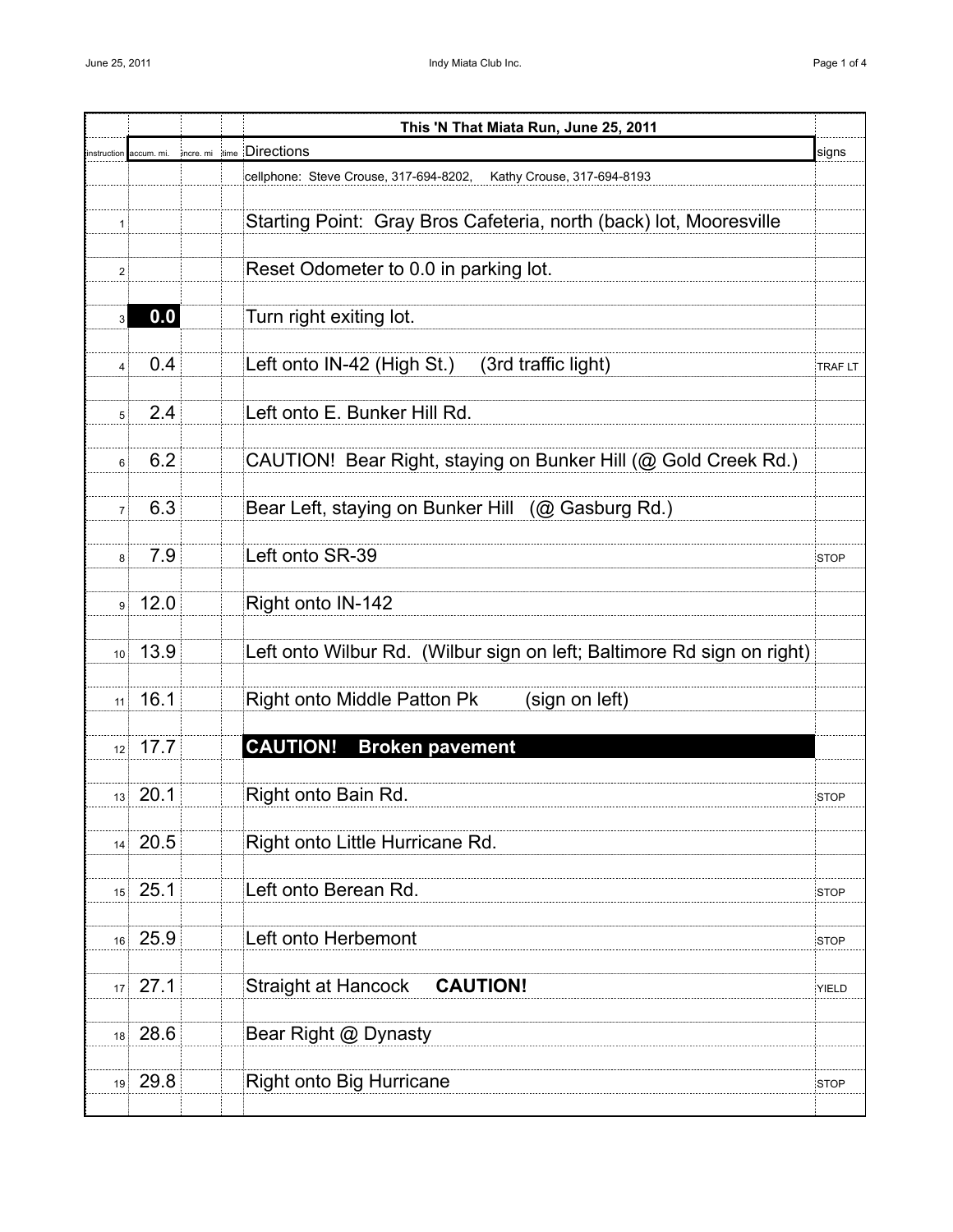|    | $20 \times 30.6$ | Stay Right @ Duckworth                                           |             |
|----|------------------|------------------------------------------------------------------|-------------|
|    | $21 \ 31.0$      | Stay Right @ Mary Shuler Hill                                    |             |
|    |                  |                                                                  |             |
|    | $22 \mid 32.3$   | Left onto Wakeland                                               | STOP        |
|    |                  |                                                                  |             |
|    | $23 \times 32.7$ | Bear Left onto Olive Church                                      |             |
|    | 24 33.5          | Bear Right @ Mary Shuler Hill                                    |             |
|    |                  |                                                                  |             |
|    | $25 \times 36.8$ | Left onto Letterman                                              | <b>STOP</b> |
|    |                  |                                                                  |             |
|    | 26 38.5          | Left onto Old SR-67                                              | <b>STOP</b> |
|    |                  |                                                                  |             |
|    | 27 38.9          | Straight @ Paragon Lane                                          | <b>STOP</b> |
| 28 |                  | Follow street right, then left.                                  |             |
|    |                  |                                                                  |             |
|    | 29 39.0          | Market/Gas station on right, with restroom.                      |             |
|    |                  | Purchases appreciated.                                           |             |
|    |                  |                                                                  |             |
|    | $30^{3}$ 39.1    | <b>Right onto Border</b>                                         |             |
|    | 31 39.2          | Intersection of SR-67 and Border St. / Paragon Rd.               | <b>STOP</b> |
|    |                  | Restrooms available 1 blk right on SR-67; Step Saver gas station |             |
|    |                  | Purchases appreciated.                                           |             |
|    |                  |                                                                  |             |
|    |                  | Return to intersection of Border St./Paragon Rd. & SR-67.        |             |
| 32 | 0.0              | Continue south on Paragon Rd.<br>Reset odometer to 0.0.          |             |
|    |                  | Caution! Road dip turning off SR-67; RR tracks                   |             |
|    |                  |                                                                  |             |
| 33 | 1.8              | <b>Right onto Deck</b>                                           |             |
|    |                  |                                                                  |             |
| 34 | 4.3              | <b>Bear Right onto Burnett</b>                                   |             |
| 35 |                  | Immediate Right onto Pocket Hollow Rd                            |             |
|    |                  | Caution! Narrow road, blind corners, some rough spots!           |             |
|    |                  |                                                                  |             |
| 36 | 7.4              | Turn right immediately beyond STOP sign                          | <b>STOP</b> |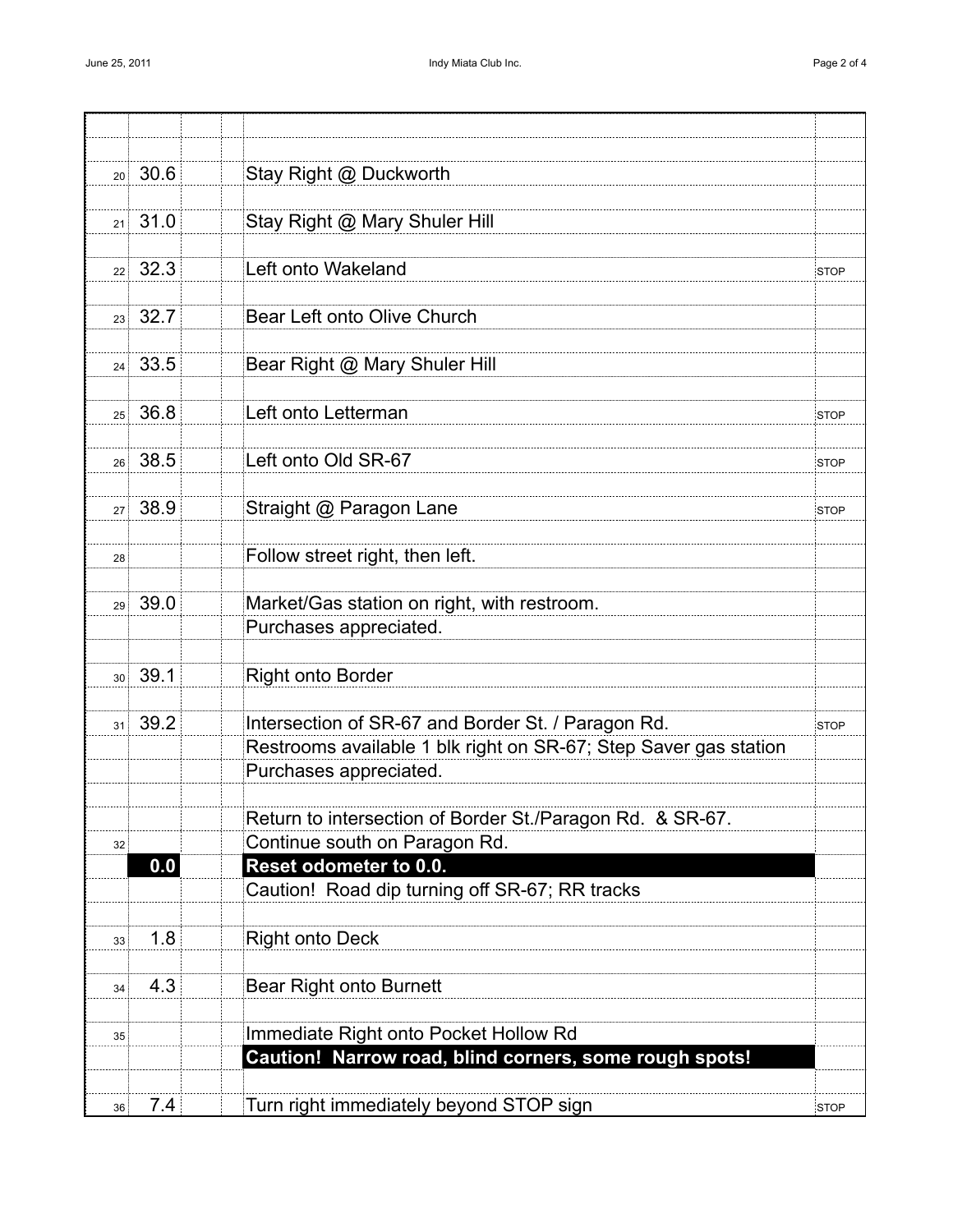| 37 <sup>1</sup>    | 7.8            | Left onto Brighton. Rough pavement.                              |                |
|--------------------|----------------|------------------------------------------------------------------|----------------|
|                    |                |                                                                  |                |
| 38 <sup>3</sup>    | 9.1            | Watch mileage! Left @ Y-intersection.                            |                |
|                    |                | Yellow house on left after turn.                                 |                |
|                    | 39.10.6        | Acute Right onto Tabor Hill Rd.<br><b>CTDNS</b>                  |                |
|                    |                |                                                                  |                |
|                    | $40$ 11.4      | Stinesville City Limits (Stay on main street in Stinesville.)    |                |
|                    | $41$ 11.9      | Continue straight at Railroad St./ Hotel St.                     |                |
|                    |                |                                                                  |                |
|                    | $42 \mid 14.5$ | Right (onto IN-46)                                               | <b>STOP</b>    |
| 43                 | 0.0            | Turn left onto IN-43. RESET odometer to 0.0.                     |                |
|                    |                |                                                                  | <b>TRAFLT</b>  |
|                    | 44 10.6        | Bear Right with IN-43                                            | <b>STOP</b>    |
|                    |                |                                                                  |                |
|                    | 45 18.1        | Water tower on right.                                            |                |
|                    | 46 18.5        | Left onto CR-450.                                                |                |
|                    |                |                                                                  |                |
|                    | $47 \ 21.8$    | Right (onto IN-45) at church (on left).                          | <b>STOP</b>    |
|                    | 48 25.6        | Straight onto IN-445.                                            | TRAF LT        |
|                    |                |                                                                  |                |
|                    | 49 27.0        | Bear Right onto IN-54.                                           | <b>TRAF LT</b> |
|                    | $50 \mid 27.2$ | Bear Right onto IN 43.                                           |                |
|                    |                |                                                                  |                |
| 51                 | 30.8           | Right on IN-43 @ Solsberry.                                      |                |
|                    |                |                                                                  |                |
| $52^{\frac{1}{2}}$ | 39.9           | Right onto IN-48.                                                | STOP           |
| 53                 |                | Continue straight on IN-48/3rd St. thru Ten (10) traffic lights. |                |
|                    |                | Be in right lane when crossing over IN-37.                       |                |
|                    | $54 \mid 47.0$ |                                                                  |                |
|                    |                | 3rd St. swings left @ Patterson Dr. (11th traffic light)         | TRAF LT        |
| 55 <sup>1</sup>    | 47.2           | Bear right onto Kirkwood St.                                     | TRAF LT        |